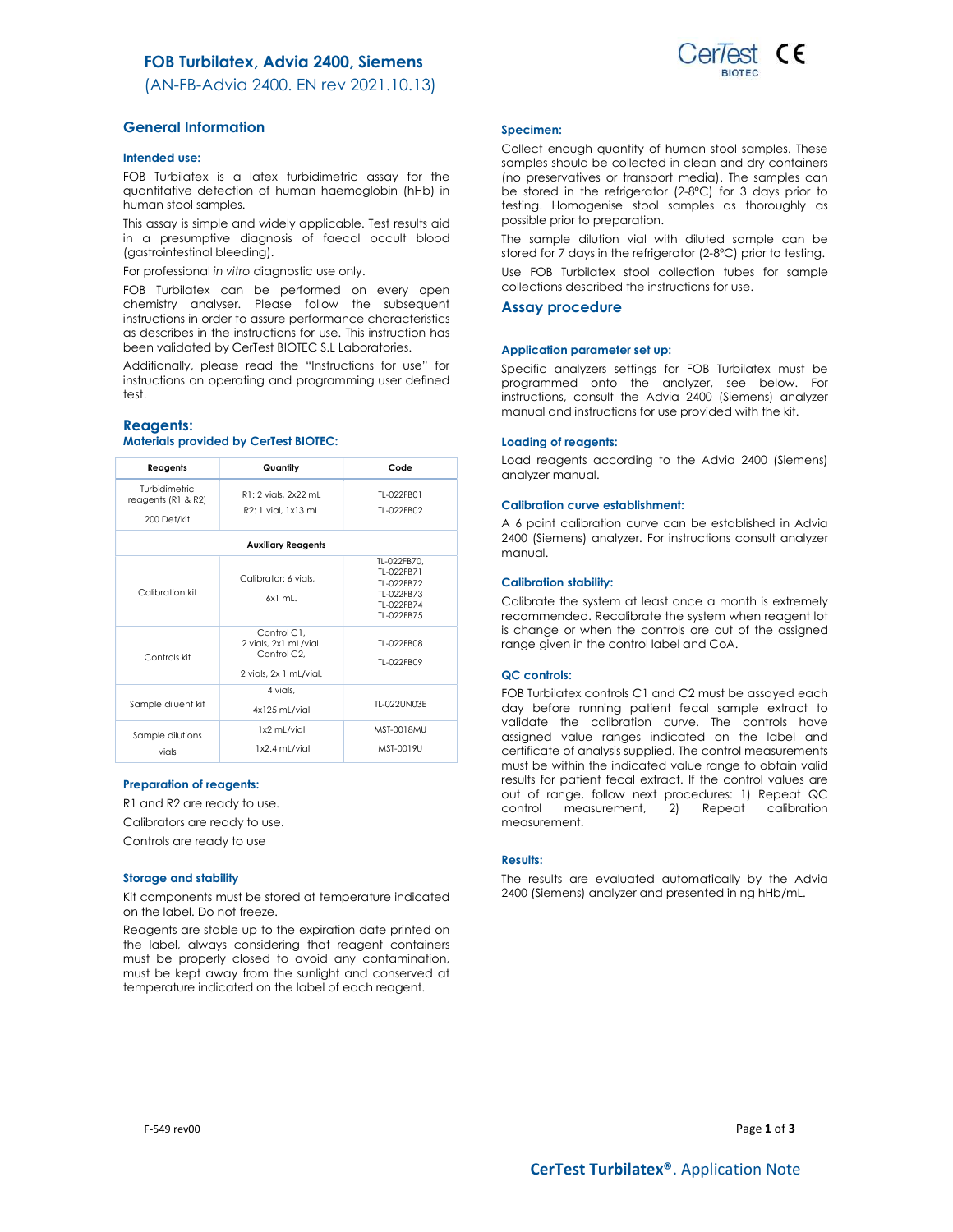# FOB Turbilatex, Advia 2400, Siemens



(AN-FB-Advia 2400. EN rev 2021.10.13)

# Performance characteristics

The following results have been obtained during the validation of FOB Turbilatex on the Advia 2400 (Siemens) analyzer.

# Linearity:

FOB Turbilatex on Advia 2400 (Siemens) analyzer using calibrator kit is linear in the calibration range of 0-1000 ng hHb/mL.



### Measuring range:

FOB Turbilatex assay measuring range is 10-1000 ng hHb/mL on the Advia 2400 (Siemens) analyser. Samples higher concentrated than 1000 ng hHb/mL must be diluted for proper quantification by the user, using additional sample buffer.

### Prozone effect

Using the reported parameters, no hook effect was observed up to 10 ng hHb/mL. Samples with Haemoglobin concentration of 10 ng/mL give a typical positive result >1000 ng hHb/mL.

# Detection limit

Limit of detection (LOD): 8 ng hHb/mL. The lower limit of detection of FOB Turbilatex was determined on 20 samples and 2 sample replicates as the mean value + 2·SD.

Limit of quantification (LOQ): 10 ng hHb/mL. The lower limit of quantification is defined as the lowest actual amount of analysis that can be reliably detected; imprecision is < 20% as CV% on the Advia 2400 (Siemens) analyzer.

### Precision

FOB Turbilatex was tested with three different controls levels.

|             | Low<br>$(20 \nmid mL)$ | Medium<br>$(80 \nmid mL)$ | High<br>(250)<br>ng/ml) |
|-------------|------------------------|---------------------------|-------------------------|
| N           | 20                     | 20                        | 20                      |
| Mean (ng/g) | 21.2                   | 82.7                      | 255.9                   |
| SD(ng/g)    | 1.3                    | 4.9                       | 9.1                     |
| CV (%)      | 6.1                    | 5.9                       | 3.5                     |

# Method comparison

Results obtained with FOB Turbilatex on the Advia 2400 (Siemens) analyzer were compared with those obtained with EIKEN FOB Latex.

|                                        | Sensitivity | Specificity |
|----------------------------------------|-------------|-------------|
| <b>FOB Turbilatex vs FOB</b><br>Latex® | 96%         | $>99\%$     |

# Shipping damage

Please notify your distributor, it this product was received damaged.

# Symbols key

| <b>IVD</b> | For in vitro diagnostic use only     | - 11 | Keep dry               |
|------------|--------------------------------------|------|------------------------|
|            | Consult instructions for use         |      | Temperature limitation |
| <b>REF</b> | Catalogue number                     | L٥   | Lot number             |
|            | Use by                               |      | Manufacturer           |
| Σ<br>n     | Contains sufficient for <n> test</n> | DIL  | Sample diluent         |
|            | Keep out of the sunlight             |      |                        |

# **Manufacturer**

# CERTEST BIOTEC

Pol. Industrial Río Gállego II,Calle J, Nº 1, 50840, San Mateo de Gállego, Zaragoza (SPAIN) www.certest.es

# **NOTES**

Please refer to the instruction for use for the detailed information about the test on the following:

Synthesis; Principle; Precautions; Reagents; Specimen collection; Interpretation of results.